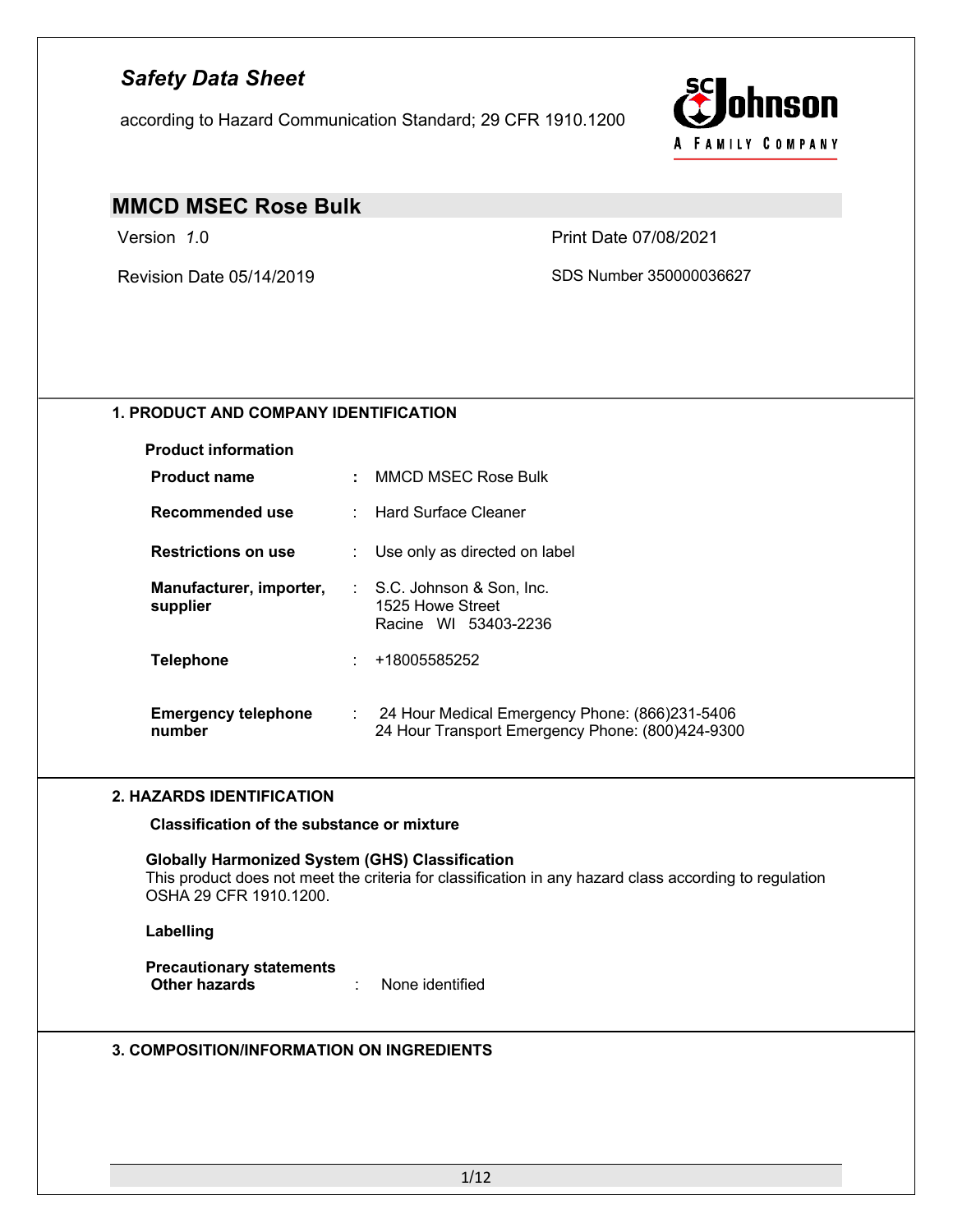according to Hazard Communication Standard; 29 CFR 1910.1200



# **MMCD MSEC Rose Bulk**

Version *1*.0 Print Date 07/08/2021

Revision Date 05/14/2019 SDS Number 350000036627

| Chemical name                 | CAS-No.    | Weight percent  |
|-------------------------------|------------|-----------------|
| - Alkyl polyglycoside         | 68515-73-1 | $1.00 - 5.00$   |
| 2 methyl 4 isothiazolin-3-one | 2682-20-4  | $0.0001 - 0.10$ |

The specific chemical identity and/or exact percentage (concentration) of this composition has been withheld as a trade secret.

For additional information on product ingredients, see www.caldrea.com.

## **4. FIRST AID MEASURES**

#### **Description of first aid measures**

| Eye contact         | : No special requirements  |
|---------------------|----------------------------|
| <b>Skin contact</b> | : No special requirements  |
| <b>Inhalation</b>   | : No special requirements. |
| Ingestion           | No special requirements    |

#### **Most important symptoms and effects, both acute and delayed**

| Eyes        | : No adverse effects expected when used as directed. |
|-------------|------------------------------------------------------|
| Skin effect | : No adverse effects expected when used as directed. |
| Inhalation  | : No adverse effects expected when used as directed. |
| Ingestion   | : No adverse effects expected when used as directed. |

#### **Indication of any immediate medical attention and special treatment needed**

See Description of first aid measures unless otherwise stated.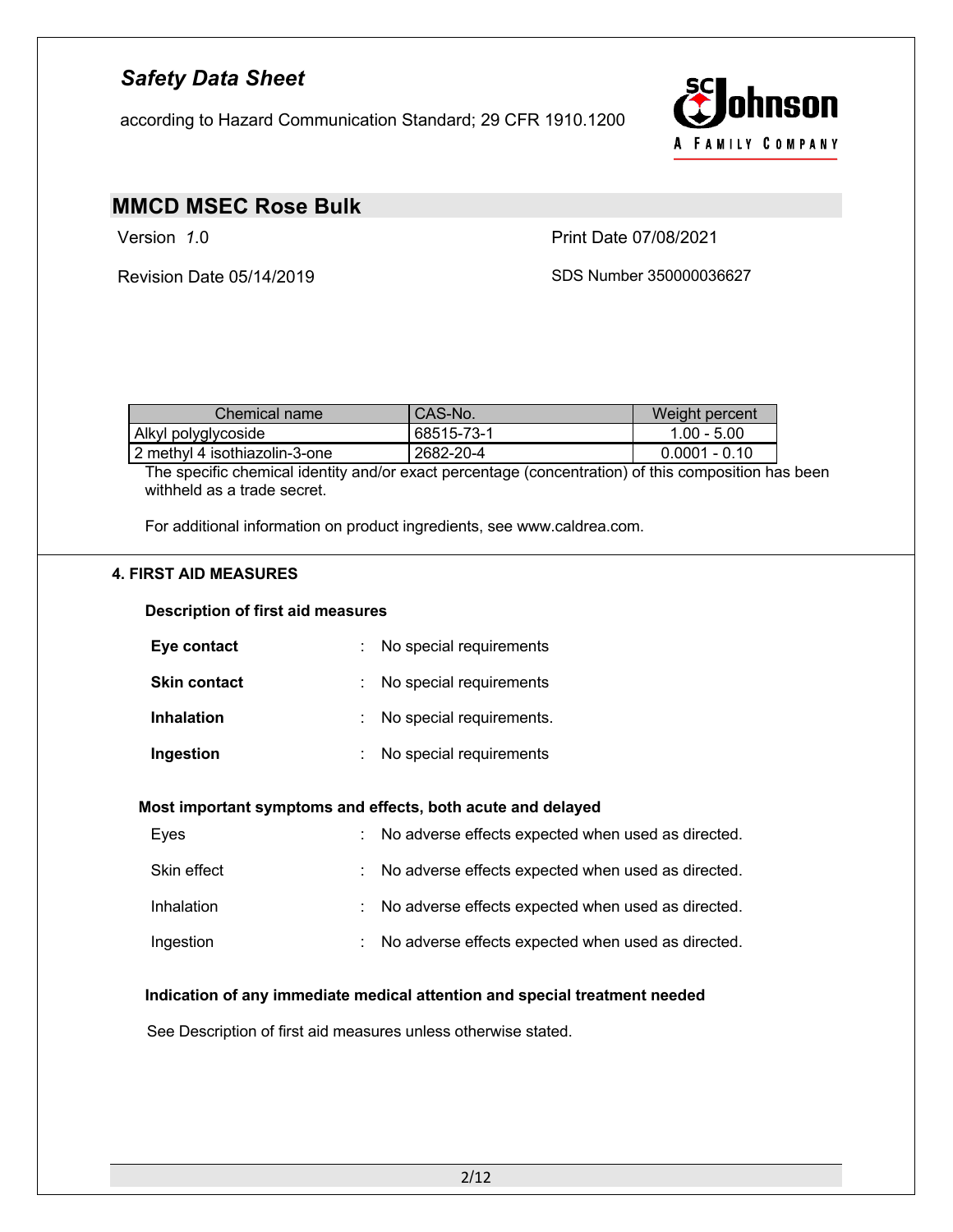according to Hazard Communication Standard; 29 CFR 1910.1200



# **MMCD MSEC Rose Bulk**

Version *1*.0 Print Date 07/08/2021

Revision Date 05/14/2019 SDS Number 350000036627

| <b>Suitable extinguishing</b><br>media                             |    | Use water spray, alcohol-resistant foam, dry chemical or<br>carbon dioxide.                                                                                                                            |
|--------------------------------------------------------------------|----|--------------------------------------------------------------------------------------------------------------------------------------------------------------------------------------------------------|
| <b>Specific hazards during</b><br>firefighting                     |    | Container may melt and leak in heat of fire.                                                                                                                                                           |
| <b>Further information</b>                                         |    | Fight fire with normal precautions from a reasonable distance.<br>Standard procedure for chemical fires. Wear full protective<br>clothing and positive pressure self-contained breathing<br>apparatus. |
| <b>6. ACCIDENTAL RELEASE MEASURES</b>                              |    |                                                                                                                                                                                                        |
| <b>Personal precautions</b>                                        | ÷. | Wash thoroughly after handling.                                                                                                                                                                        |
| <b>Environmental</b><br>precautions                                |    | Outside of normal use, avoid release to the environment.                                                                                                                                               |
| <b>Methods and materials</b><br>for containment and<br>cleaning up |    | Dike large spills.<br>Clean residue from spill site.                                                                                                                                                   |
| <b>7. HANDLING AND STORAGE</b>                                     |    |                                                                                                                                                                                                        |
| <b>Handling</b>                                                    |    |                                                                                                                                                                                                        |
| <b>Precautions for safe</b><br>handling                            |    | Avoid contact with skin, eyes and clothing.<br>For personal protection see section 8.<br>KEEP OUT OF REACH OF CHILDREN AND PETS.                                                                       |
|                                                                    |    | Normal measures for preventive fire protection.                                                                                                                                                        |
| <b>Advice on protection</b><br>against fire and explosion          |    |                                                                                                                                                                                                        |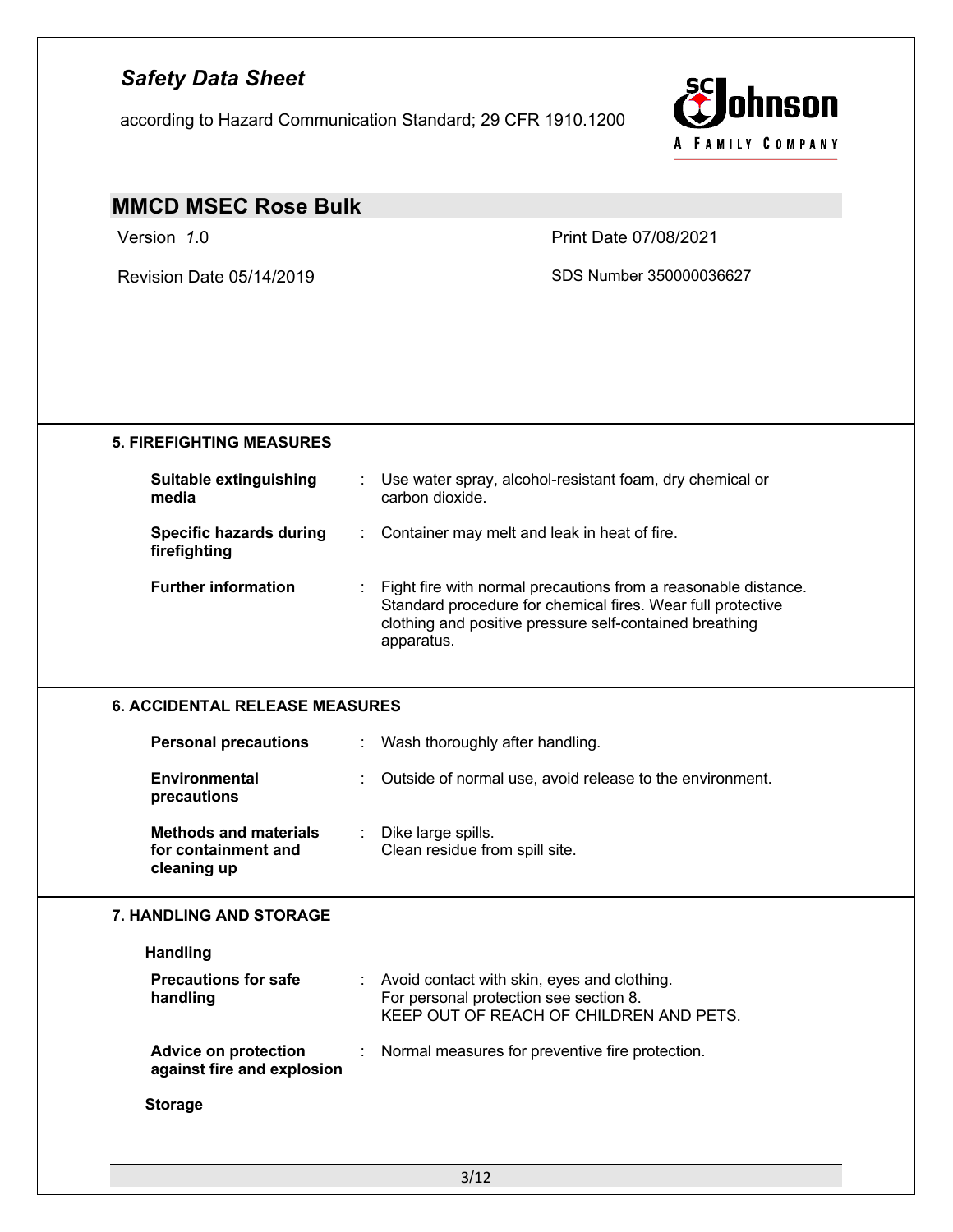according to Hazard Communication Standard; 29 CFR 1910.1200



# **MMCD MSEC Rose Bulk**

Version *1*.0 Print Date 07/08/2021

Revision Date 05/14/2019 SDS Number 350000036627

**Requirements for storage**  : Keep container closed when not in use. **areas and containers**

## **8. EXPOSURE CONTROLS/PERSONAL PROTECTION**

### **Occupational Exposure Limits**

ACGIH or OSHA exposure limits have not been established for this product or reportable ingredients unless noted in the table above.

#### **Personal protective equipment**

| <b>Respiratory protection</b> |   | No special requirements.                                                                                  |
|-------------------------------|---|-----------------------------------------------------------------------------------------------------------|
| <b>Hand protection</b>        |   | No special requirements.                                                                                  |
| Eye protection                | ÷ | No special requirements.                                                                                  |
| Skin and body protection      |   | No special requirements.                                                                                  |
| <b>Hygiene measures</b>       |   | Handle in accordance with good industrial hygiene and safety<br>practice. Wash thoroughly after handling. |

## **9. PHYSICAL AND CHEMICAL PROPERTIES**

| Form                   | liquid<br>÷                                 |
|------------------------|---------------------------------------------|
| Color                  | Colorless<br>÷                              |
| <b>Odour</b>           | floral<br>÷                                 |
| <b>Odour Threshold</b> | : Test not applicable for this product type |
| pH                     | $: 7 - 7.5$                                 |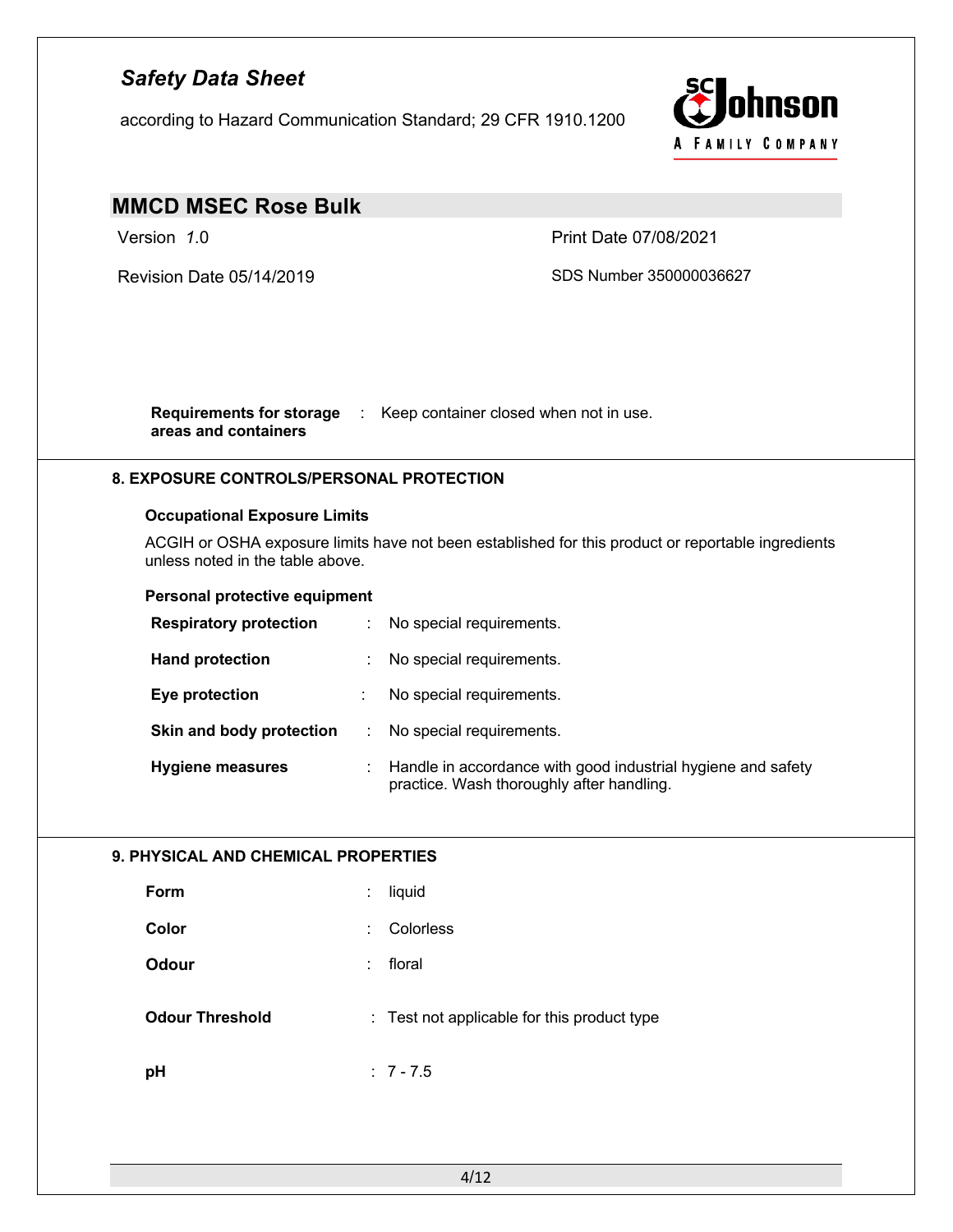according to Hazard Communication Standard; 29 CFR 1910.1200



# **MMCD MSEC Rose Bulk**

Revision Date 05/14/2019 SDS Number 350000036627

Version *1*.0 Print Date 07/08/2021

| <b>Melting point/freezing point</b>               |   | 0 °C                                                                                      |
|---------------------------------------------------|---|-------------------------------------------------------------------------------------------|
| Initial boiling point and<br>boiling range        |   | Test not applicable for this product type                                                 |
| <b>Flash point</b>                                |   | does not flash                                                                            |
| <b>Evaporation rate</b>                           |   | Test not applicable for this product type                                                 |
| <b>Flammability (solid, gas)</b>                  |   | : Does not sustain combustion.                                                            |
| explosive limits                                  |   | <b>Upper/lower flammability or</b> $\therefore$ Test not applicable for this product type |
| Vapour pressure                                   |   | Test not applicable for this product type                                                 |
| <b>Vapour density</b>                             |   | Test not applicable for this product type                                                 |
| <b>Relative density</b>                           | ÷ | 1.01 g/cm3 at 25 °C                                                                       |
| Solubility(ies)                                   |   | soluble                                                                                   |
| <b>Partition coefficient: n-</b><br>octanol/water | ÷ | Test not applicable for this product type                                                 |
| <b>Auto-ignition temperature</b>                  |   | : Test not applicable for this product type                                               |
| <b>Decomposition temperature</b>                  | ÷ | Test not applicable for this product type                                                 |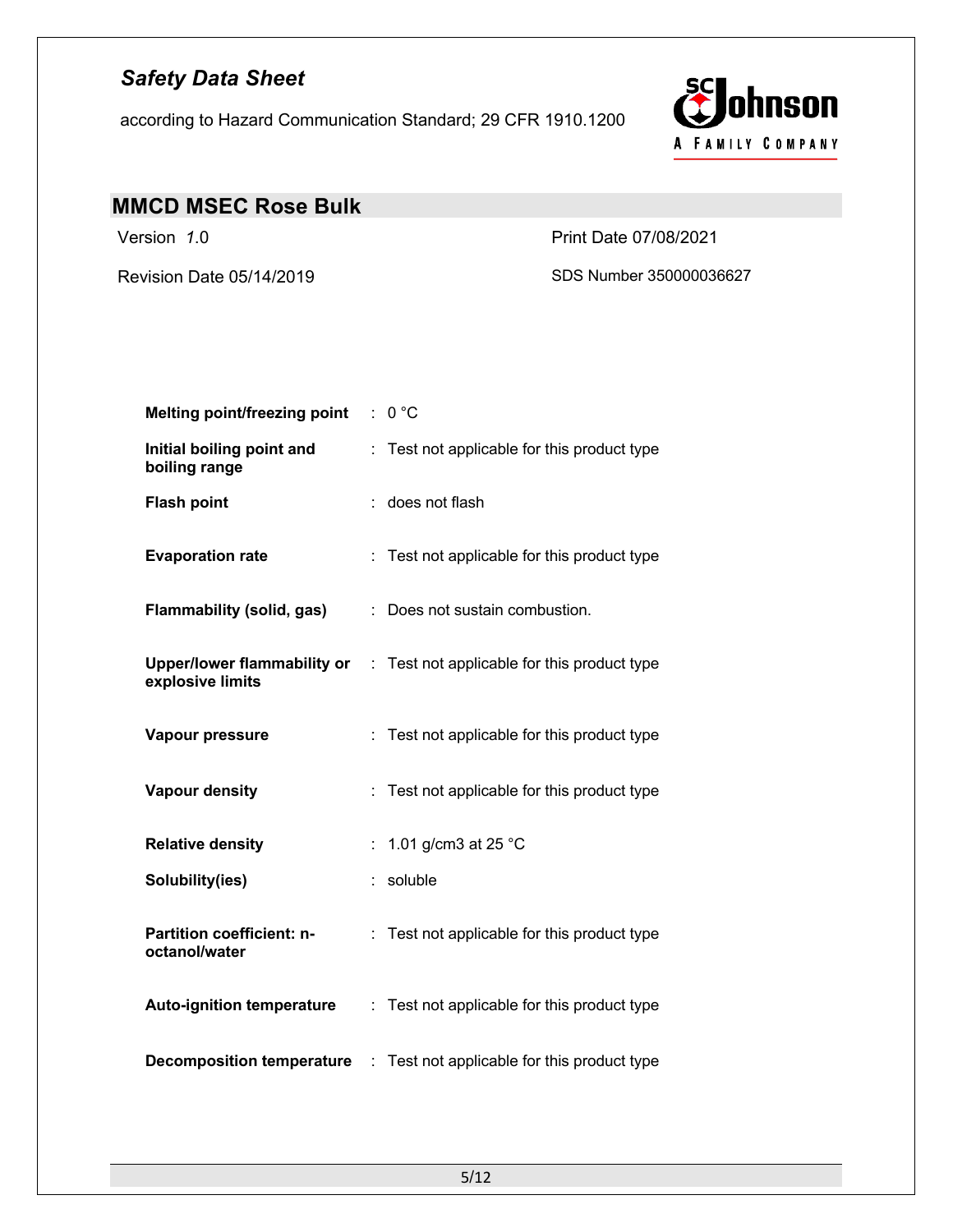according to Hazard Communication Standard; 29 CFR 1910.1200



| <b>MMCD MSEC Rose Bulk</b>                                        |                                                                                                                       |   |
|-------------------------------------------------------------------|-----------------------------------------------------------------------------------------------------------------------|---|
| Version 1.0                                                       | Print Date 07/08/2021                                                                                                 |   |
| Revision Date 05/14/2019                                          | SDS Number 350000036627                                                                                               |   |
| <b>Viscosity, dynamic</b>                                         | : similar to water                                                                                                    |   |
| <b>Viscosity, kinematic</b>                                       | : Test not applicable for this product type                                                                           |   |
| <b>Oxidizing properties</b>                                       | : Test not applicable for this product type                                                                           |   |
| <b>Volatile Organic</b><br><b>Compounds</b><br>Total VOC (wt. %)* | : 0.1 % - additional exemptions may apply<br>*as defined by US Federal and State Consumer Product<br>Regulations      |   |
| <b>Other information</b>                                          | : None identified                                                                                                     | ÷ |
| <b>10. STABILITY AND REACTIVITY</b>                               |                                                                                                                       |   |
| <b>Reactivity</b>                                                 | : No dangerous reaction known under conditions of normal use.                                                         |   |
| <b>Chemical stability</b>                                         | : Stable under recommended storage conditions.                                                                        |   |
| <b>Possibility of hazardous</b><br>reactions                      | : If accidental mixing occurs and toxic gas is formed, exit area<br>immediately. Do not return until well ventilated. |   |
| <b>Conditions to avoid</b>                                        | : Direct sources of heat.                                                                                             |   |
| Incompatible materials                                            | : Do not mix with bleach or any other household cleaners.<br>Strong bases                                             |   |
| <b>Hazardous decomposition</b><br>products                        | : Thermal decomposition can lead to release of irritating gases<br>and vapours.                                       |   |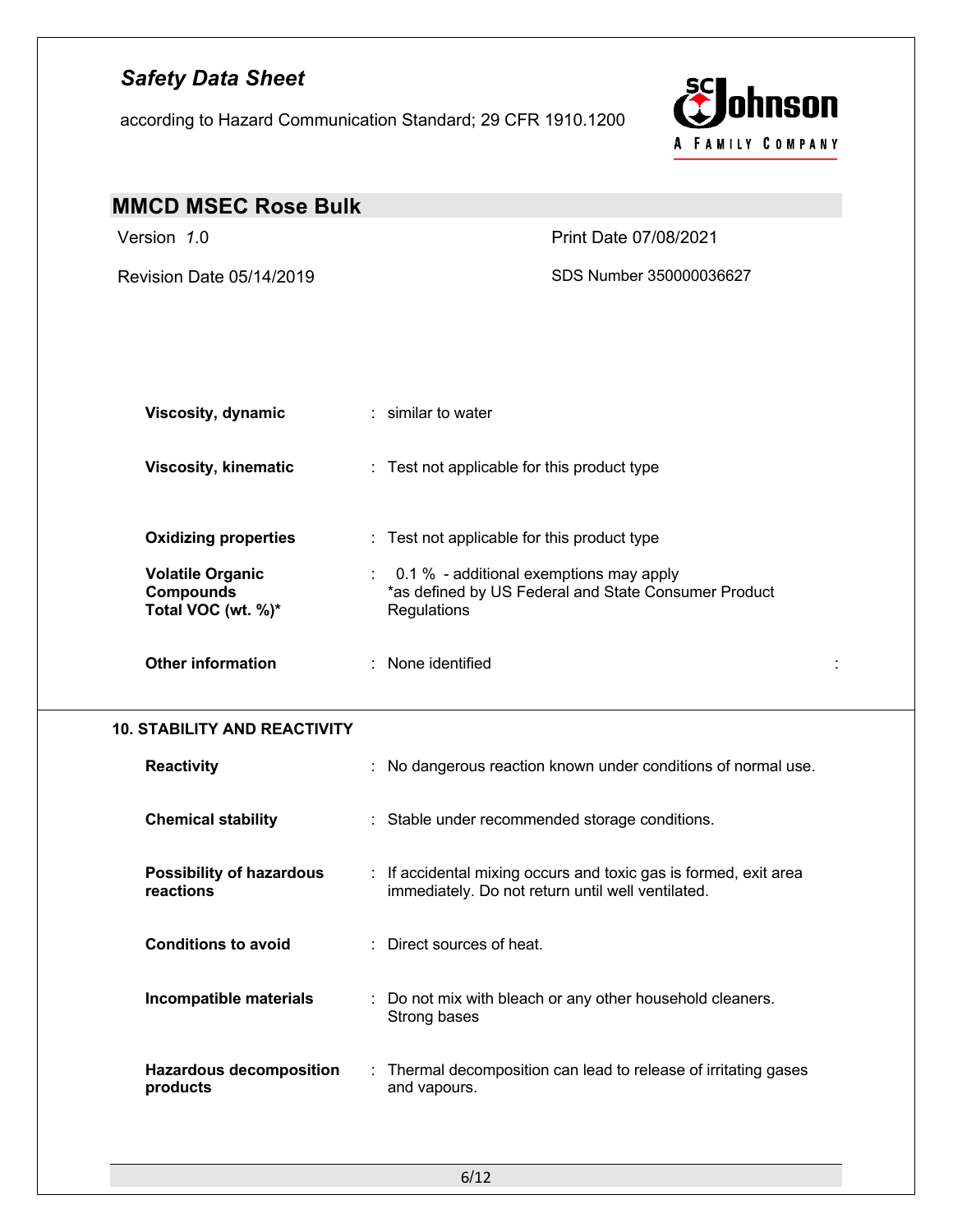according to Hazard Communication Standard; 29 CFR 1910.1200



# **MMCD MSEC Rose Bulk**

Version *1*.0 Print Date 07/08/2021

Revision Date 05/14/2019 SDS Number 350000036627

## **11. TOXICOLOGICAL INFORMATION**

| <b>Acute oral toxicity</b>       | : $LD50 > 5000$ mg/kg |
|----------------------------------|-----------------------|
| <b>Acute inhalation toxicity</b> | : $LC50 > 10$ mg/L    |
| <b>Acute dermal toxicity</b>     | : $LD50 > 5000$ mg/kg |

| <b>GHS Properties</b>                | <b>Classification</b>      | <b>Routes of entry</b>     |
|--------------------------------------|----------------------------|----------------------------|
| Acute toxicity                       | No classification proposed | Oral                       |
| Acute toxicity                       | No classification proposed | Dermal                     |
| Acute toxicity                       | No classification proposed | Inhalation - Dust and Mist |
| Acute toxicity                       | No classification proposed | Inhalation - Vapour        |
| Acute toxicity                       | No classification proposed | Inhalation - Gas           |
| Skin corrosion/irritation            | No classification proposed |                            |
| Serious eye<br>damage/eye irritation | No classification proposed |                            |
| Skin sensitisation                   | No classification proposed |                            |
| Respiratory<br>sensitisation         | No classification proposed |                            |
| Germ cell mutagenicity               | No classification proposed |                            |
| Carcinogenicity                      | No classification proposed |                            |
| Reproductive toxicity                | No classification proposed |                            |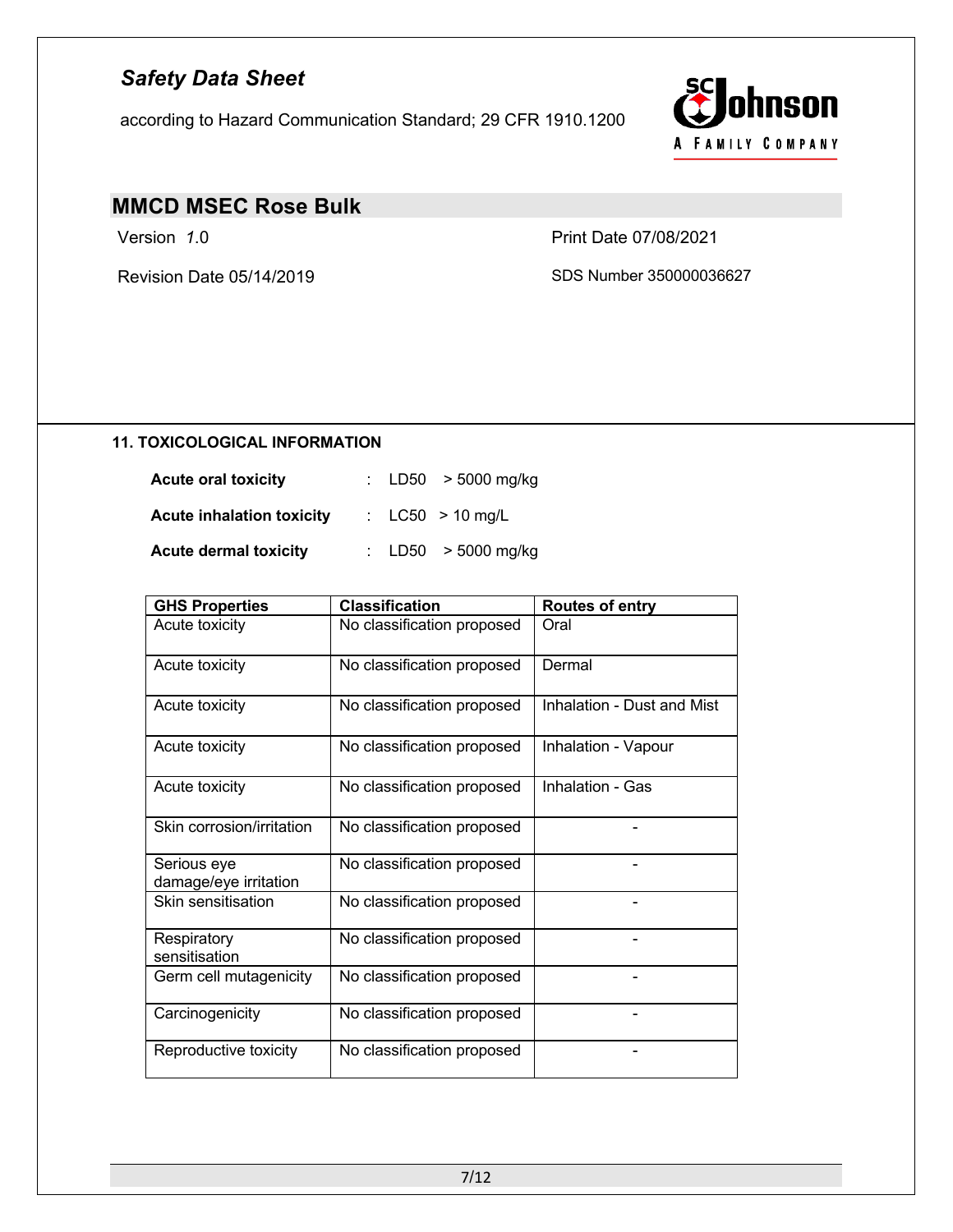according to Hazard Communication Standard; 29 CFR 1910.1200



# **MMCD MSEC Rose Bulk**

Version *1*.0 Print Date 07/08/2021

Revision Date 05/14/2019 SDS Number 350000036627

| Specific target organ<br>toxicity - single               | No classification proposed |  |
|----------------------------------------------------------|----------------------------|--|
| exposure                                                 |                            |  |
| Specific target organ<br>toxicity - repeated<br>exposure | No classification proposed |  |
| Aspiration hazard                                        | No classification proposed |  |

**Aggravated Medical Condition**

: None known.

### **12. ECOLOGICAL INFORMATION**

**Product :** The product itself has not been tested.

#### **Toxicity**

The ingredients in this formula have been reviewed and no adverse impact to the environment is expected when used according to label directions.

### **Toxicity to fish**

| <b>Components</b>             | <b>End point</b>                                                    | <b>Species</b>                         | <b>Value</b> | <b>Exposure</b><br>time |
|-------------------------------|---------------------------------------------------------------------|----------------------------------------|--------------|-------------------------|
| Alkyl polyglycoside           | semi-<br>static test<br>LC50                                        | Danio rerio (zebra fish)               | 126 mg/l     | 96 h                    |
|                               | semi-<br>static test<br><b>NOEC</b><br>Read-<br>across<br>(Analogy) | Danio rerio (zebra fish)               | $1.8$ mg/l   | 28 d                    |
| 2 methyl 4 isothiazolin-3-one | LC50                                                                | Oncorhynchus mykiss<br>(rainbow trout) | 4.77 mg/l    | 96 h                    |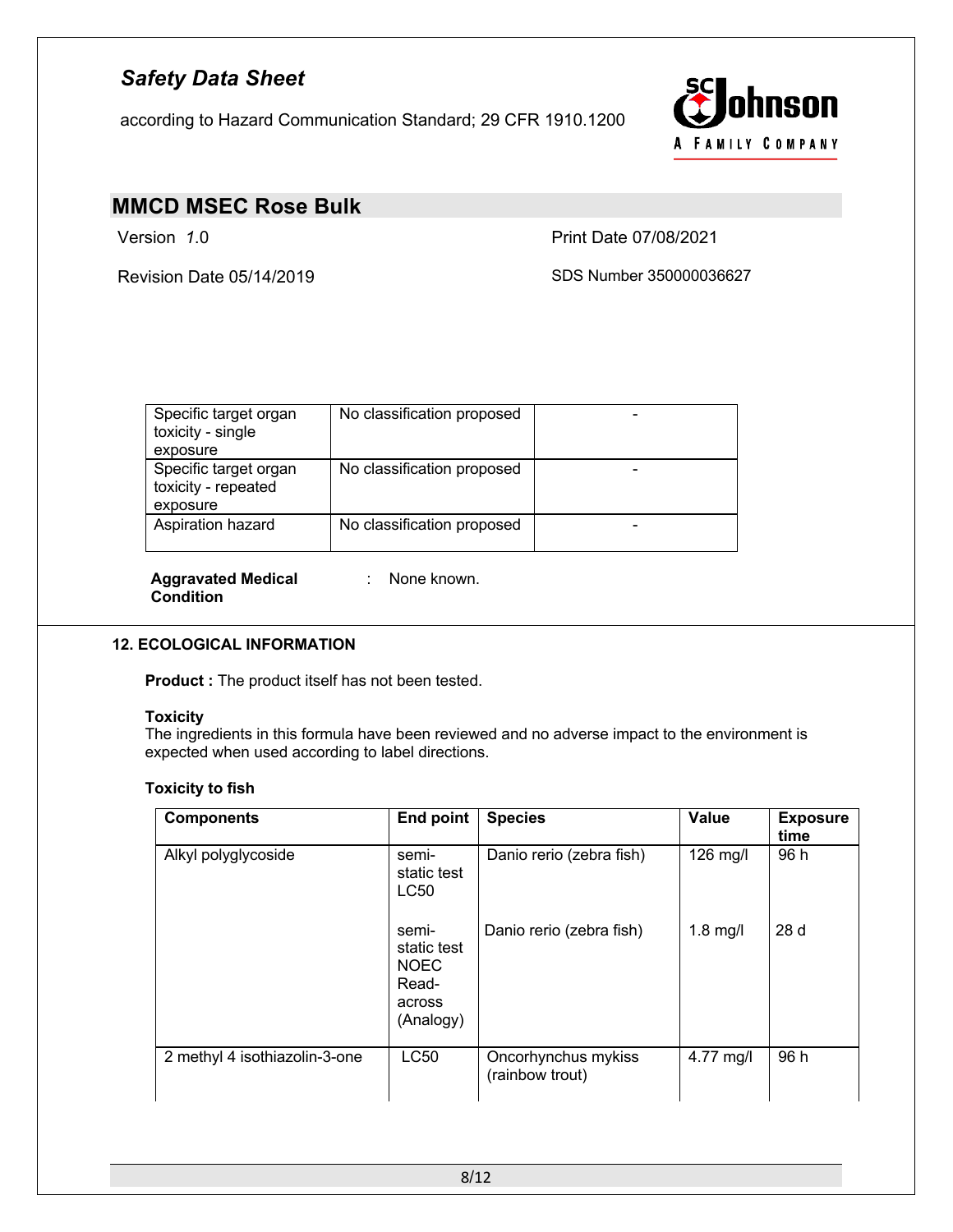according to Hazard Communication Standard; 29 CFR 1910.1200



## **MMCD MSEC Rose Bulk**

Version *1*.0 Print Date 07/08/2021

Revision Date 05/14/2019 SDS Number 350000036627

| <b>NOEC</b><br>$2.38$ mg/l<br>98 d<br>Oncorhynchus mykiss<br>(rainbow trout) |  |
|------------------------------------------------------------------------------|--|
|------------------------------------------------------------------------------|--|

## **Toxicity to aquatic invertebrates**

| <b>Components</b>             | End point                                                           | <b>Species</b>                | <b>Value</b> | <b>Exposure</b><br>time |
|-------------------------------|---------------------------------------------------------------------|-------------------------------|--------------|-------------------------|
| Alkyl polyglycoside           | static test<br><b>EC50</b>                                          | Daphnia magna (Water<br>flea) | >100<br>mg/l | 48 h                    |
|                               | semi-<br>static test<br><b>NOEC</b><br>Read-<br>across<br>(Analogy) | Daphnia magna                 | 1 $mg/l$     | 21 <sub>d</sub>         |
| 2 methyl 4 isothiazolin-3-one | <b>EC50</b>                                                         | Daphnia magna (Water<br>flea) | $0.998$ mg/l | 48 h                    |
|                               | <b>NOEC</b>                                                         | Daphnia magna                 | $0.359$ mg/l | 21 <sub>d</sub>         |

### **Toxicity to aquatic plants**

| <b>Components</b>             | End point                       | <b>Species</b>                                   | <b>Value</b> | <b>Exposure</b><br>time |
|-------------------------------|---------------------------------|--------------------------------------------------|--------------|-------------------------|
| Alkyl polyglycoside           | static test<br>EC <sub>50</sub> | Desmodesmus<br>subspicatus (green algae)         | 27.22 mg/l   | 72 h                    |
| 2 methyl 4 isothiazolin-3-one | <b>EC10</b>                     | Pseudokirchneriella<br>subcapitata (green algae) | $0.024$ mg/l | 24 h                    |

## **Persistence and degradability**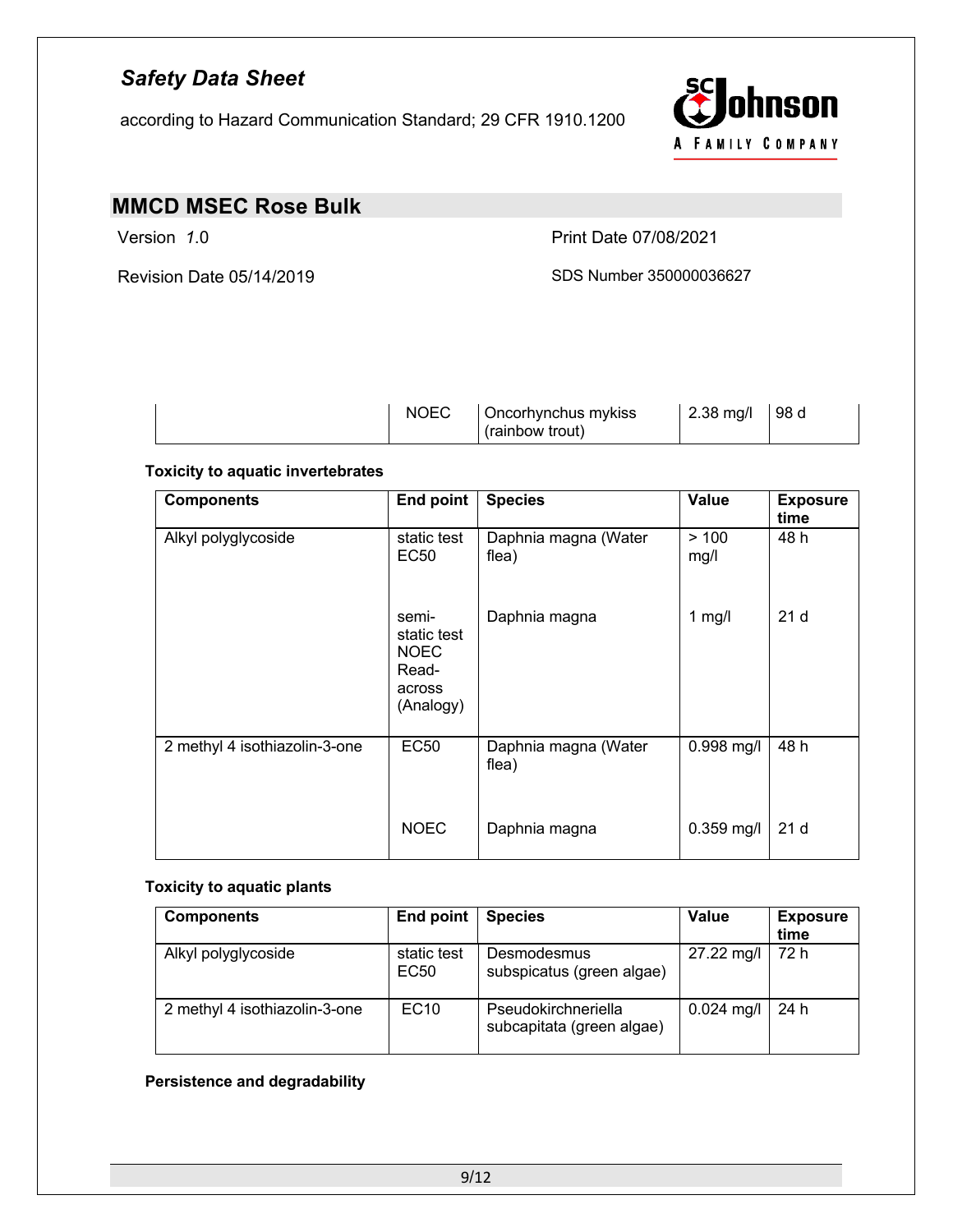according to Hazard Communication Standard; 29 CFR 1910.1200



## **MMCD MSEC Rose Bulk**

Version *1*.0 Print Date 07/08/2021

Revision Date 05/14/2019 SDS Number 350000036627

| <b>Component</b>              | <b>Biodegradation</b> | <b>Exposure</b><br>time | <b>Summary</b>                |
|-------------------------------|-----------------------|-------------------------|-------------------------------|
| Alkyl polyglycoside           | 100 %                 | 28d                     | Readily biodegradable.        |
| 2 methyl 4 isothiazolin-3-one | No data available     |                         | Not readily<br>biodegradable. |

## **Bioaccumulative potential**

| <b>Component</b>              | <b>Bioconcentration</b><br>factor (BCF) | <b>Partition Coefficient n-</b><br>Octanol/water (log) |  |
|-------------------------------|-----------------------------------------|--------------------------------------------------------|--|
| Alkyl polyglycoside           | 0.9 estimated                           | 1.72                                                   |  |
| 2 methyl 4 isothiazolin-3-one | 3 estimated                             | $-0.32$                                                |  |

### **Mobility**

| Component                     | <b>End point</b> | Value          |
|-------------------------------|------------------|----------------|
| Alkyl polyglycoside           | log Koc          | 1.7            |
| 2 methyl 4 isothiazolin-3-one | Koc              | $0.03 - 246.7$ |

## **PBT and vPvB assessment**

| Component                     | <b>Results</b>                       |
|-------------------------------|--------------------------------------|
| Alkyl polyglycoside           | Not fulfilling PBT and vPvB criteria |
|                               |                                      |
| 2 methyl 4 isothiazolin-3-one | Not fulfilling PBT and vPvB criteria |
|                               |                                      |

**Other adverse effects :** None known.

### **13. DISPOSAL CONSIDERATIONS**

Consumer may discard empty container in trash, or recycle where facilities exist.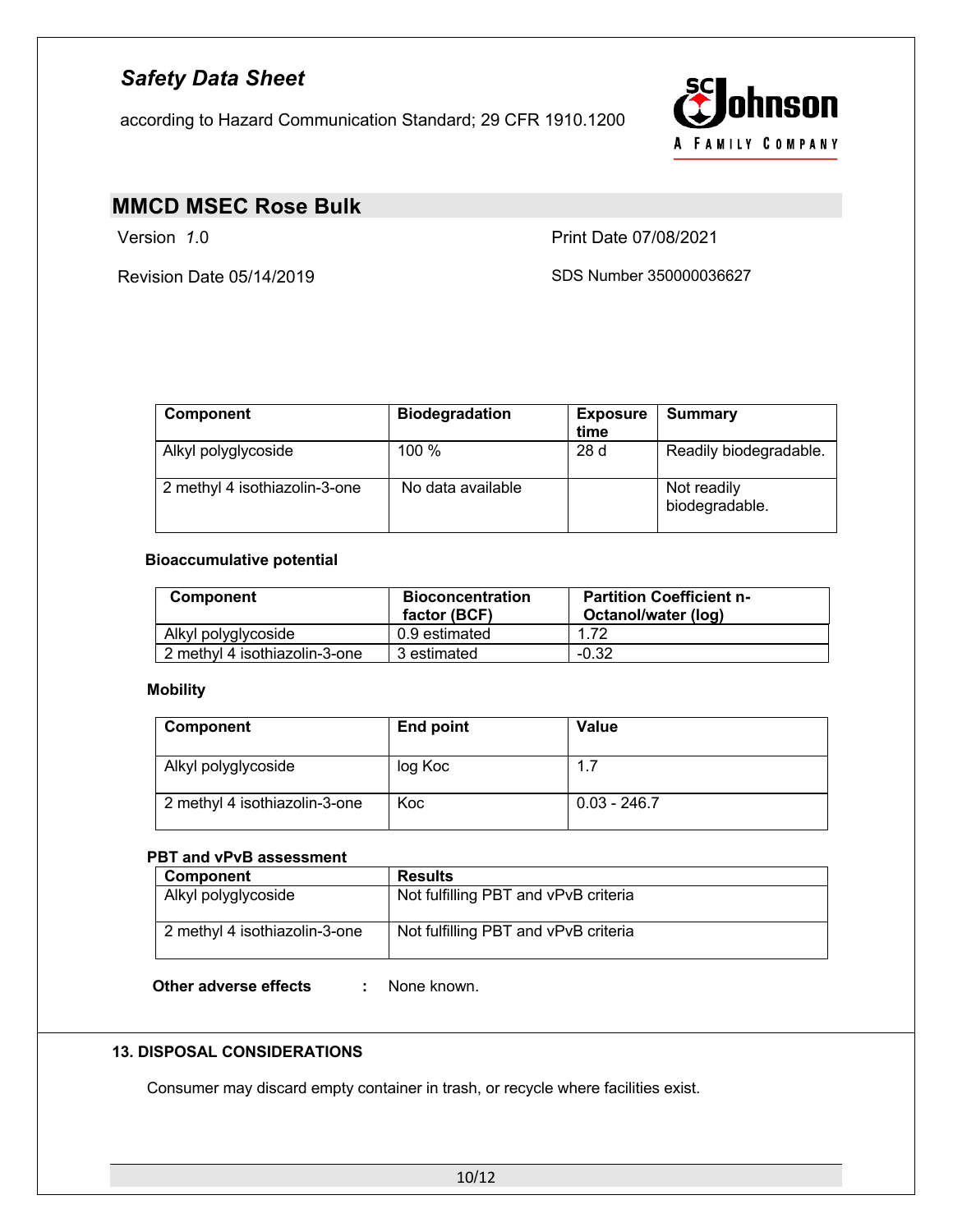according to Hazard Communication Standard; 29 CFR 1910.1200



# **MMCD MSEC Rose Bulk**

Version *1*.0 Print Date 07/08/2021

Revision Date 05/14/2019 SDS Number 350000036627

### **14. TRANSPORT INFORMATION**

Please refer to the Bill of Lading/receiving documents for up-to-date shipping information.

## **Land transport**

Not classified as dangerous in the meaning of transport regulations.

#### **Sea transport**

Not classified as dangerous in the meaning of transport regulations.

#### **Air transport**

Not classified as dangerous in the meaning of transport regulations.

### **15. REGULATORY INFORMATION**

| <b>Notification status</b> | : All ingredients of this product are listed or are excluded from<br>listing on the U.S. Toxic Substances Control Act (TSCA)<br>Chemical Substance Inventory. |
|----------------------------|---------------------------------------------------------------------------------------------------------------------------------------------------------------|
| <b>California Prop. 65</b> | This product is not subject to the reporting requirements under<br>California's Proposition 65.                                                               |

### **16. OTHER INFORMATION**

| <b>HMIS Ratings</b> |  |
|---------------------|--|
| <b>Health</b>       |  |
| Flammability        |  |
| Reactivity          |  |